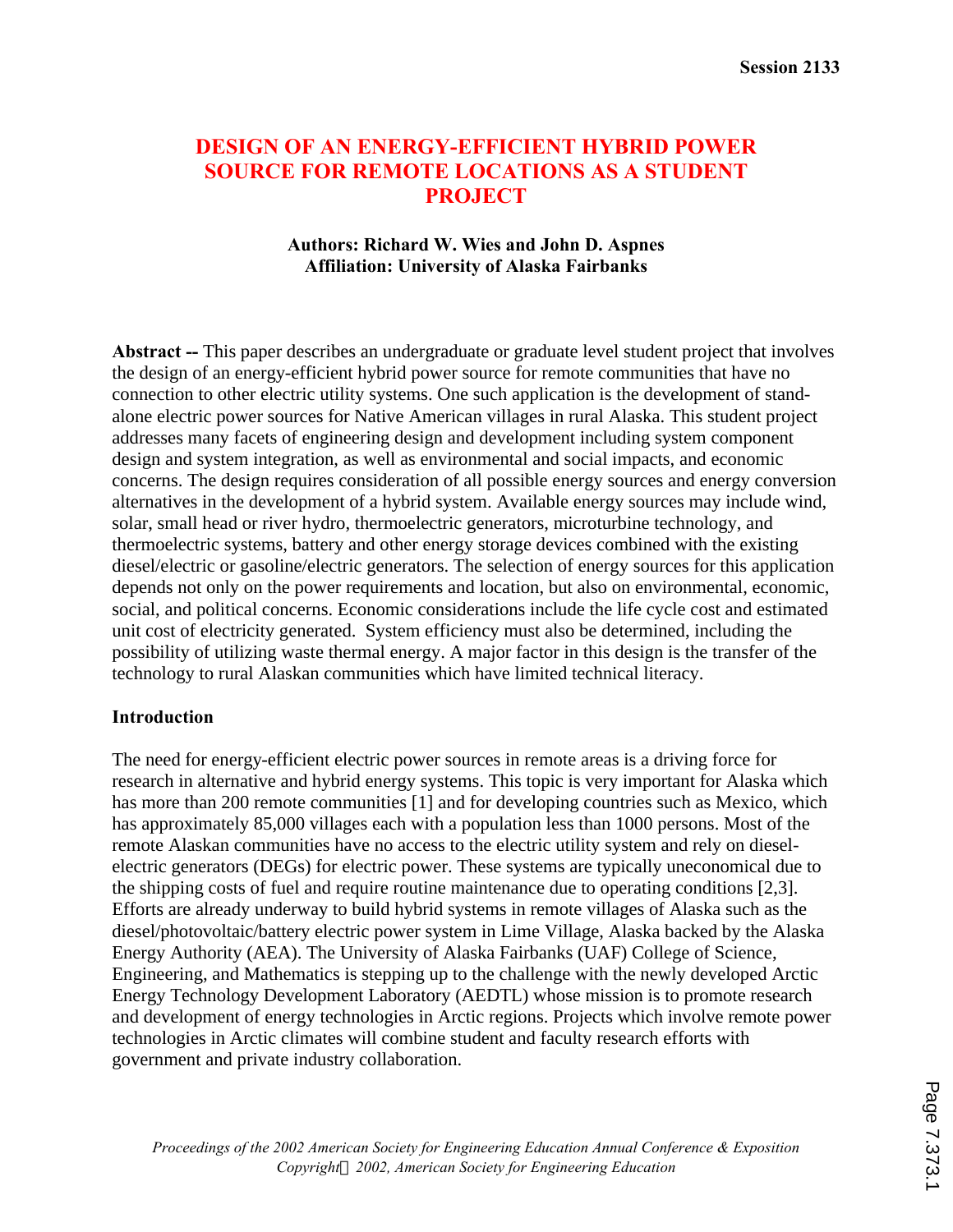The goal of this student project is to develop a hybrid power system for a remote Alaskan village. The project will provide undergraduate and graduate students in all facets of engineering with valuable research and design experience while helping them to develop working relationships with other engineering students and with industry partners. Students will be exposed to the process of engineering design and development including system component design and system integration. Students will need to consider the economic and environmental aspects of the design, as well as the impact of the technology on the community. The criteria for the design include:

- 1. finding the most economical solution in terms of life-cycle costs,
- 2. making the best use of existing and donated equipment,
- 3. optimizing the system performance for a projected load profile,
- 4. lowering the operating and maintenance costs, and
- 5. assessing the impacts of the design on the environment and the community.

The design criteria require consideration of all possible energy sources and energy conversion alternatives in the development of a hybrid power system. Students will make use of computer design and simulations tools for system design and analysis while also working with an actual system.

## **Educational Benefits**

This project was designed with both the undergraduate and the graduate level student in mind. This project will be offered to undergraduate students in all engineering disciplines as a design course in electrical engineering which satisfies part of the design requirements for an undergraduate degree. Participation from all engineering disciplines is encouraged with the intent of students from electrical, mechanical, civil, and environmental engineering working together to achieve a complete system design. The project also involves students at the graduate level who will work with the undergraduate students and faculty on the design, simulation, and analysis of the hybrid power system as part of a thesis project requirement.

### **Design Process**

Students will work with the recently-installed hybrid power system at Lime Village, Alaska. The design process begins with an assessment of the site, including the current system specifications, load requirements, and available sources of electric power production. This information will aid in developing a hybrid system which best fits the needs of the community with the optimum life cycle costs and use of available energy sources. After a site survey has been established five configurations are examined using the existing load profile and an economic analysis is performed using the original system for comparison. The components for the hybrid power system are selected based on optimal operation and cost savings.

### **Background Information**

The current power system at Lime Village incorporates two diesel-electric generators rated at 50 kW and 35 kW. The 50 kW DEG has been damaged and is unusable without major repairs.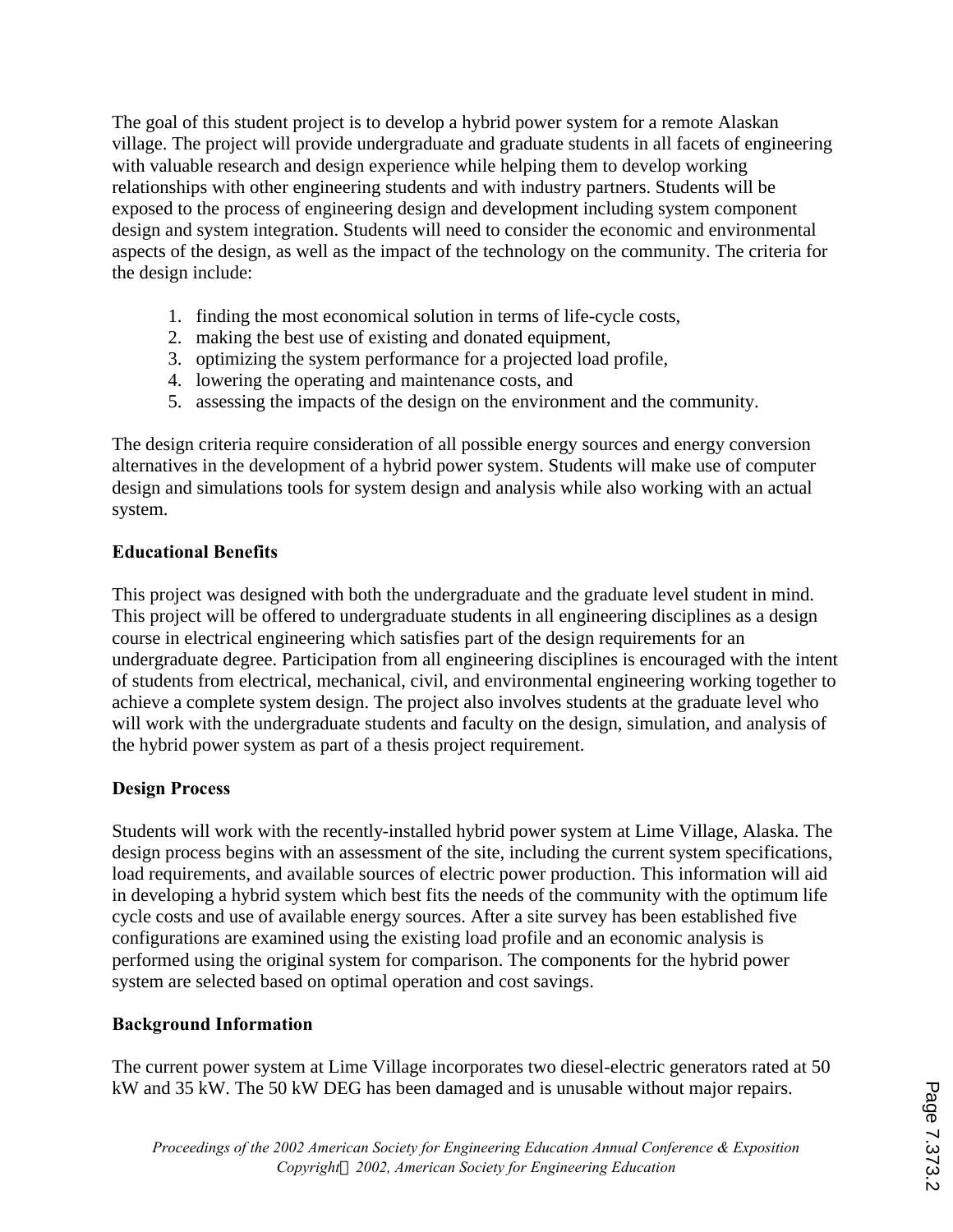Generation efficiencies are 3 to 5 kW-hrs/gallon and the operation and maintenance costs for the DEGs are high because the 35 kW generator is delivering power well below its efficient operating range. DEGs are usually sized to the maximum peak load. Fluctuating demand requires that sufficient spinning reserve be supplied to avoid system imbalances. These two conditions, oversizing and spinning reserve requirements result in keeping the diesel generator sets operating in less than optimal fuel saving conditions. Fuel savings is important in this design since fuel is shipped by air at a cost of \$2.80 to \$4.80 per gallon [2]. The current rate for electricity in Lime Village is \$0.30/kW-hr [2].

A 4 kW photovoltaic (PV) array and a 100 kW-hr valve regulated lead-acid (VRLA) battery bank are also in place, but unusable because the system lacks a suitable energy conversion device. Other system components in place include the system controller, switchgear, warm secure building, operational software, electrical distribution system, fuel storage and handling, and PV panel support framing. A backhoe, a truck, and a bobcat are available and in working order on location in Lime Village for use in this project.

The 35 kW DEG in Lime Village is oversized for the current load profile which is not expected to increase for some time. Current operation is with one manually operated 35 kW DEG without back-up capability. If this DEG fails or is off-line for maintenance, the community will be without electricity. The average load in Lime Village is less than 12 kW. A newly opened laundry and telephone utility in Lime Village are considered in the future load profile for the design. Figure 1 below shows a sample 24-hour load profile for the system [3].



**Figure 1: Load Profile for Lime Village, Alaska**

*Proceedings of the 2002 American Society for Engineering Education Annual Conference & Exposition Copyrightã 2002, American Society for Engineering Education*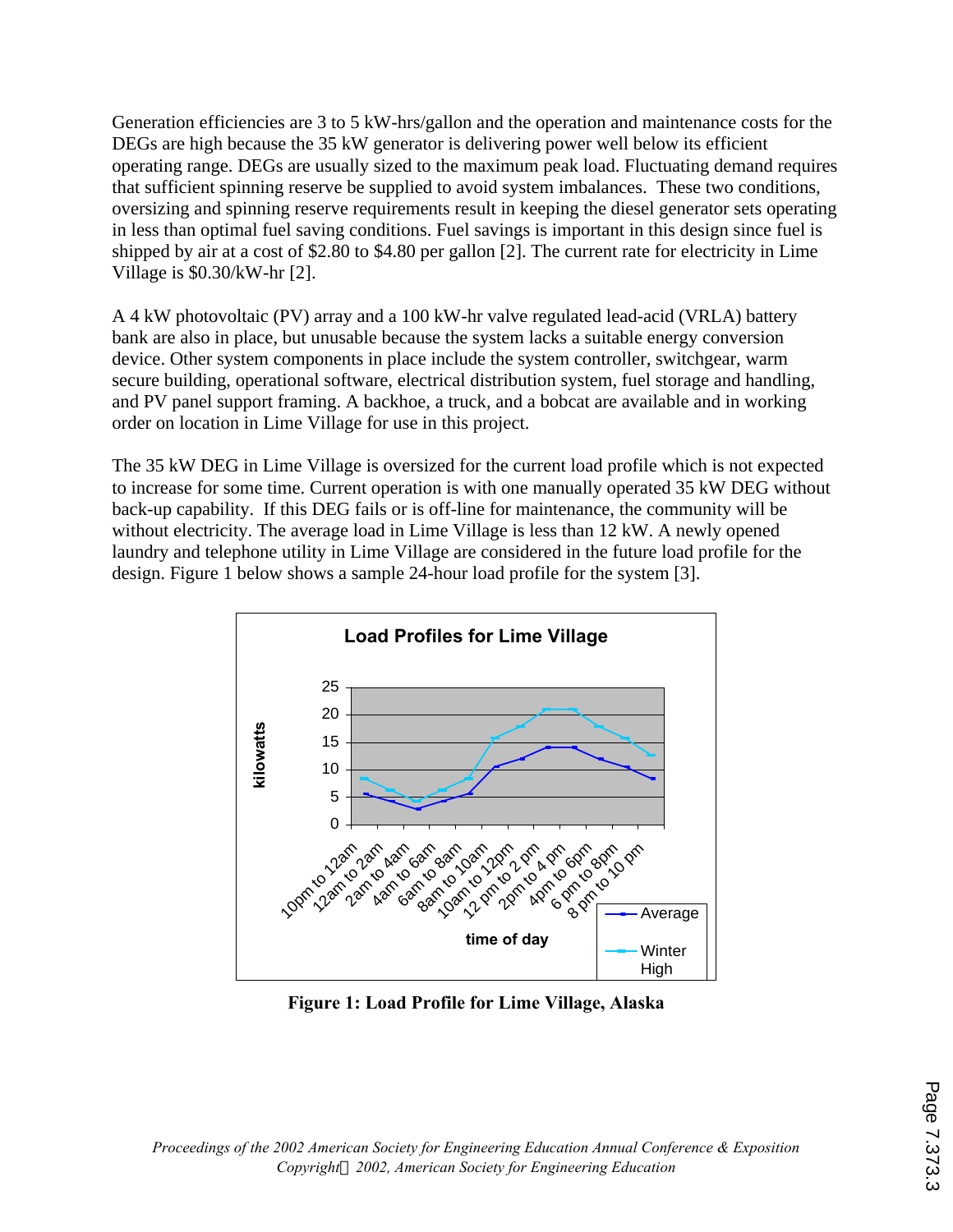## **Proposed System**

The proposed system solution is to replace the damaged 50 kW DEG and rotary power converter with a smaller DEG and an electronic inverter. The smaller DEG and inverter would be sized to meet the average load. The other components will be configured to reduce the use of the DEGs while optimizing the system for the load requirements. Wind is not considered as a generation source in this analysis. Each option assumes a revised load profile incorporating the newly opened laundry and telephone utility in Lime Village.

The following hybrid power system configurations were considered with Case 1 as the base.

## Case 1:

Base case and lowest cost option. This analysis consists of adding a 15 kW DEG to avoid running the 35 kW DEG. This option discontinues the use of the battery bank and PV panels. Manual operation is assumed.

## Case 2:

Installation of two new DEGs rated at 15 kW and 21 kW. Diesel dispatch is automated.

## Case 3:

Installation of two new 15 and 21 kW DEGs and a stock 16 kW three-phase inverter which allows the system to make use of the existing 4 kW PV array and battery bank.

## Case 4:

Same as Case 3 with 8 kW of new PV capacity added to the system. Costs associated with the additional PV panels do not include the cost of the panels themselves (\$40,000). The PV panels have been donated by BP Solar. Included are costs for structural improvements to the support framing, additional wiring, freight, and installation labor. Analysis supports Case 4 as the preferred configuration.

## Case 5:

Similar to Case 4 with an increased battery storage capacity.

### **Preliminary Budget**

The preliminary budgets for the proposed Lime Village hybrid electric power system configurations are outlined in Table 1 below [2].

### **Table 1: Preliminary Budget for Lime Village Hybrid Power System Configurations**

| Case 0: Existing System - Insufficient, Non-compliant |          |
|-------------------------------------------------------|----------|
| 35 kW DEG manually controlled                         |          |
| Case 1: 15, 35 $kW$ DEGs                              |          |
| 15 kW diesel added (misc. parts)                      | \$18,000 |
| Switch gear to automate control of both DEGs          | \$15,000 |
| Engineering/Labor/freight/travel                      | \$11,000 |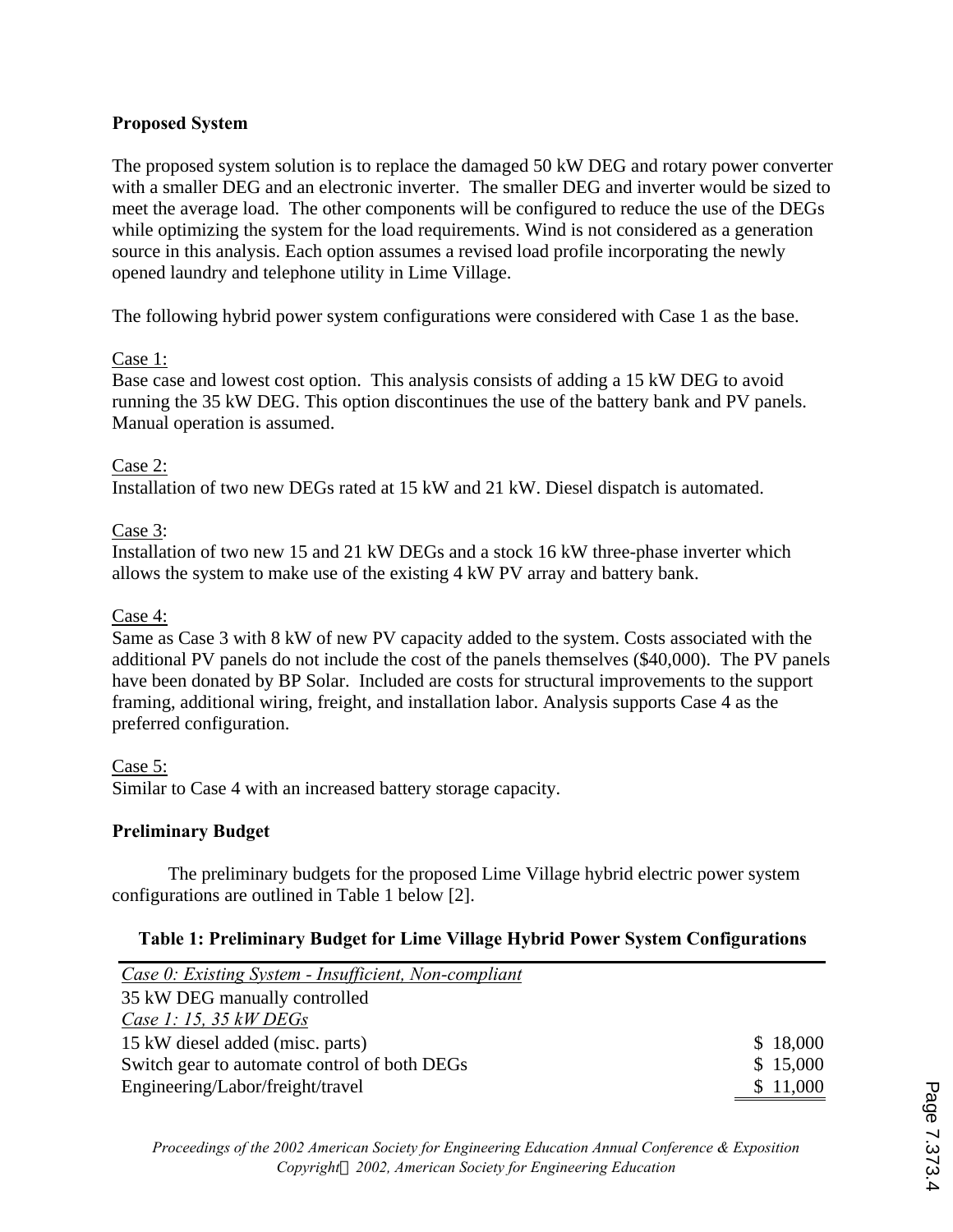| <b>TOTAL</b>                                                         | \$44,000     |
|----------------------------------------------------------------------|--------------|
| <u>Case 2: 15, 20 kW DEGs</u>                                        |              |
| New 15 kW DEG                                                        | \$14,000     |
| New 20 kW DEG (misc. parts)                                          | \$18,500     |
| Switch gear to automate control of both diesels                      | \$15,000     |
| Engineering                                                          | \$4,000      |
| Commissioning, Installation, freight, travel                         | \$14,000     |
| <b>TOTAL</b>                                                         | \$65,500     |
| Case 3: 15, 20 kW DEGs with Existing PV and Batteries                |              |
| New 15 kW DEG                                                        | \$14,000     |
| New 20 kW DEG (misc. parts)                                          | \$18,500     |
| Switch gear to automate control of both diesels                      | \$15,000     |
| Add Trace package for rectification/inversion(wholesale)             | \$15,000     |
| Use existing battery bank                                            | \$           |
| Use existing 4 kW PV                                                 | \$<br>$\sim$ |
| Engineering                                                          | \$<br>4,500  |
| Commissioning, Installation, freight, travel                         | \$15,700     |
| <b>TOTAL</b>                                                         | \$82,700     |
| Case 4: 15, 20 kW DEGs with Existing Batteries, Increase PV to 12 kW |              |
| New 15 kW DEG                                                        | \$14,000     |
| New 20 kW DEG (misc. parts)                                          | \$18,500     |
| Switch gear to automate control of both diesels                      | \$15,000     |
| Add Trace package for rectification/inversion(wholesale)             | \$15,000     |
| Use existing battery bank                                            | \$           |
| Increase to 12 kW PV (8 kW of panels donated by BP Solar)            | \$<br>7,000  |
| Engineering                                                          | \$<br>4,500  |
| Commissioning, Installation, freight, travel                         | \$16,000     |
| <b>TOTAL</b>                                                         | \$90,000     |
| Case 5: 15, 20 kW DEGs with More Batteries, Increase PV to 12 kW     |              |
| New 15 kW DEG                                                        | \$14,000     |
| New 20 kW DEG                                                        | \$18,500     |
| Switch gear to automate control of both diesels                      | \$15,000     |
| Add Trace package for rectification/inversion                        | \$15,000     |
| New batteries to double size of bank                                 | \$27,000     |
| Increase to 12 kW PV (8 kW of panels donated by BP Solar)            | \$<br>7,000  |
| Engineering                                                          | \$<br>4,000  |
| Commissioning, Installation, freight, travel                         | \$16,000     |
| <b>TOTAL</b>                                                         | \$116,500    |

## **Outcomes Assessment**

An assessment of the proposed Lime Village hybrid electric power system configurations using Case 1 (addition of a 15 kW DEG and automated control) as the base with a one-year simulation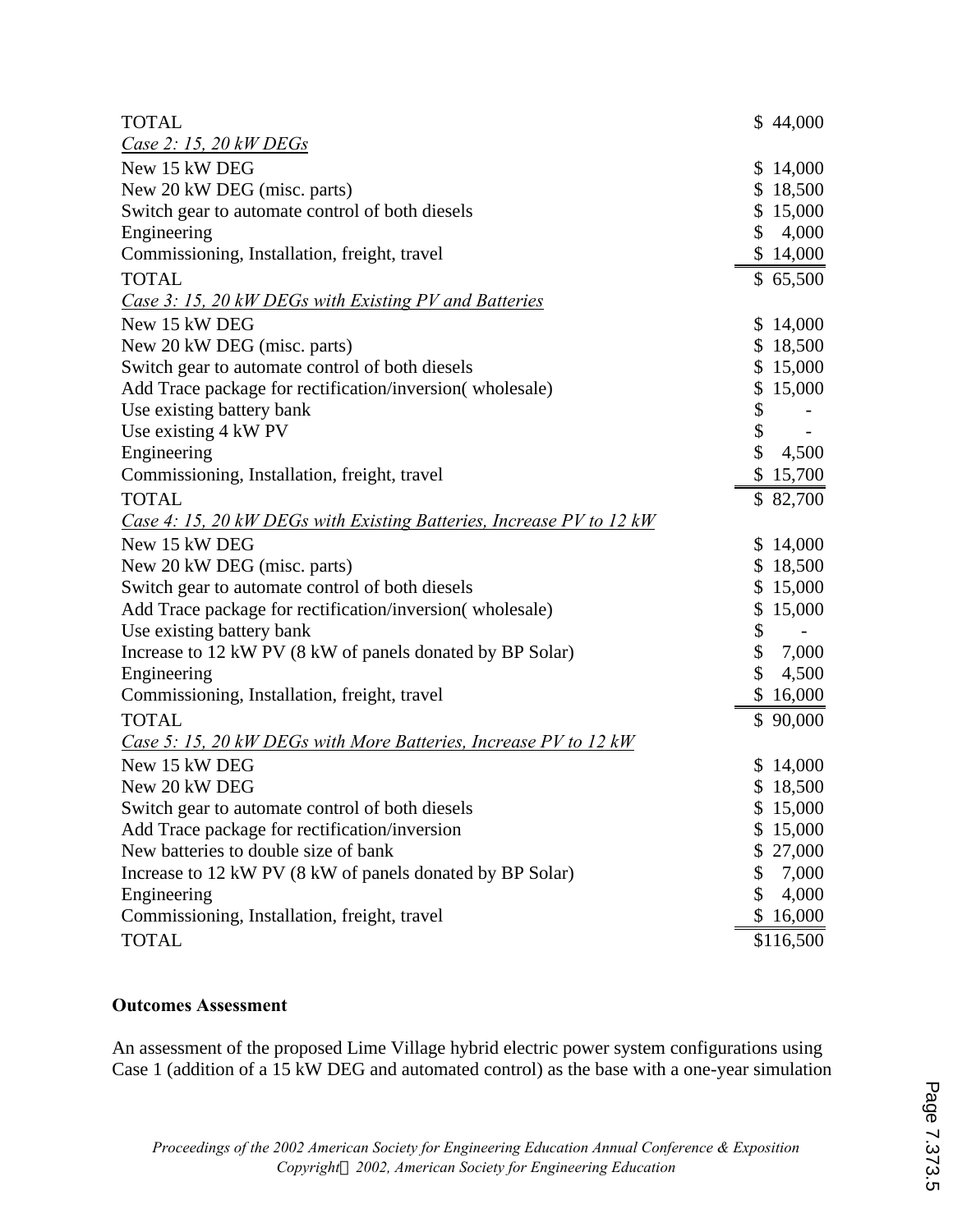period is shown in Tables 2-5 [2]. Calculations are based on the following base case fuel use, fuel cost, and discount rate [3].

| <b>Fuel Saving Simulation Period</b> | 1 year                  |
|--------------------------------------|-------------------------|
| Base Case Fuel Use, gallons          | 20,578 (15, 35 kW DEGs) |
| Fuel Cost, \$/gallon                 | $3 (\$3.00/gal)$        |
| Discount Rate                        | $6.0\%$                 |
|                                      |                         |

### **Table 2: Lime Village Hybrid Power System Configurations**

| Case | DEGs, kW | PV, kW | <b>Battery, cells</b> |
|------|----------|--------|-----------------------|
|      | 15, 20   | None   | None                  |
|      | 15, 20   |        | 96                    |
|      | 15, 20   |        | ሃዕ                    |
|      | 15, 20   |        | 192                   |

#### **Table 3: Fuel Savings for Lime Village Hybrid Power System Configurations**

| <b>Case</b> | Fuel Use, gal | <b>Fuel Saved, gal</b> | % Fuel Saved |
|-------------|---------------|------------------------|--------------|
|             | 17,234        | 3,345                  | 16.3%        |
|             | 15,342        | 5,236                  | 25.4%        |
|             | 14,698        | 5,881                  | 28.6%        |
|             | 14,722        | 5,856                  | 28.5%        |

#### **Table 4: Economics for Lime Village Hybrid Power System Configurations**

| Case           | Annual<br>Savings, \$ | <b>Present Value of</b><br><b>10-Year Savings</b> | <b>Cost of System</b> | <b>Net</b> |
|----------------|-----------------------|---------------------------------------------------|-----------------------|------------|
| 2              | 10,033.85             | 73,849.99                                         | 65,500.00             | 8,349.99   |
| 3              | 15,709.32             | 115,621.96                                        | 82,700.00             | 32,921.96  |
| $\overline{4}$ | 17,641.80             | 129,845.18                                        | 90,000.00             | 39,845.18  |
| 5              | 17,567.35             | 129,297.24                                        | 116,500.00            | 12.797.24  |

## **Table 5: DEG Cycling for Lime Village Hybrid Power System Configurations**

|                |                    | 15 kW DEG        | 35 kW DEG          |                         |  |
|----------------|--------------------|------------------|--------------------|-------------------------|--|
| Case           | On-time<br>(hours) | Number of Starts | On-time<br>(hours) | <b>Number of Starts</b> |  |
| (Base)         | 990                | 90               | 7770               | 91                      |  |
|                |                    | 15 kW DEG        | 20 kW DEG          |                         |  |
| Case           | On-time            | Number of Starts | On-time            | <b>Number of Starts</b> |  |
|                | (hours)            |                  | (hours)            |                         |  |
| $\overline{2}$ | 3190               | 640              | 7770               | 91                      |  |
| 3              | 4758               | 471              | 4212               | 438                     |  |
| $\overline{4}$ | 5350               | 506              | 3578               | 482                     |  |
| 5              | 5375               | 507              | 3571               | 485                     |  |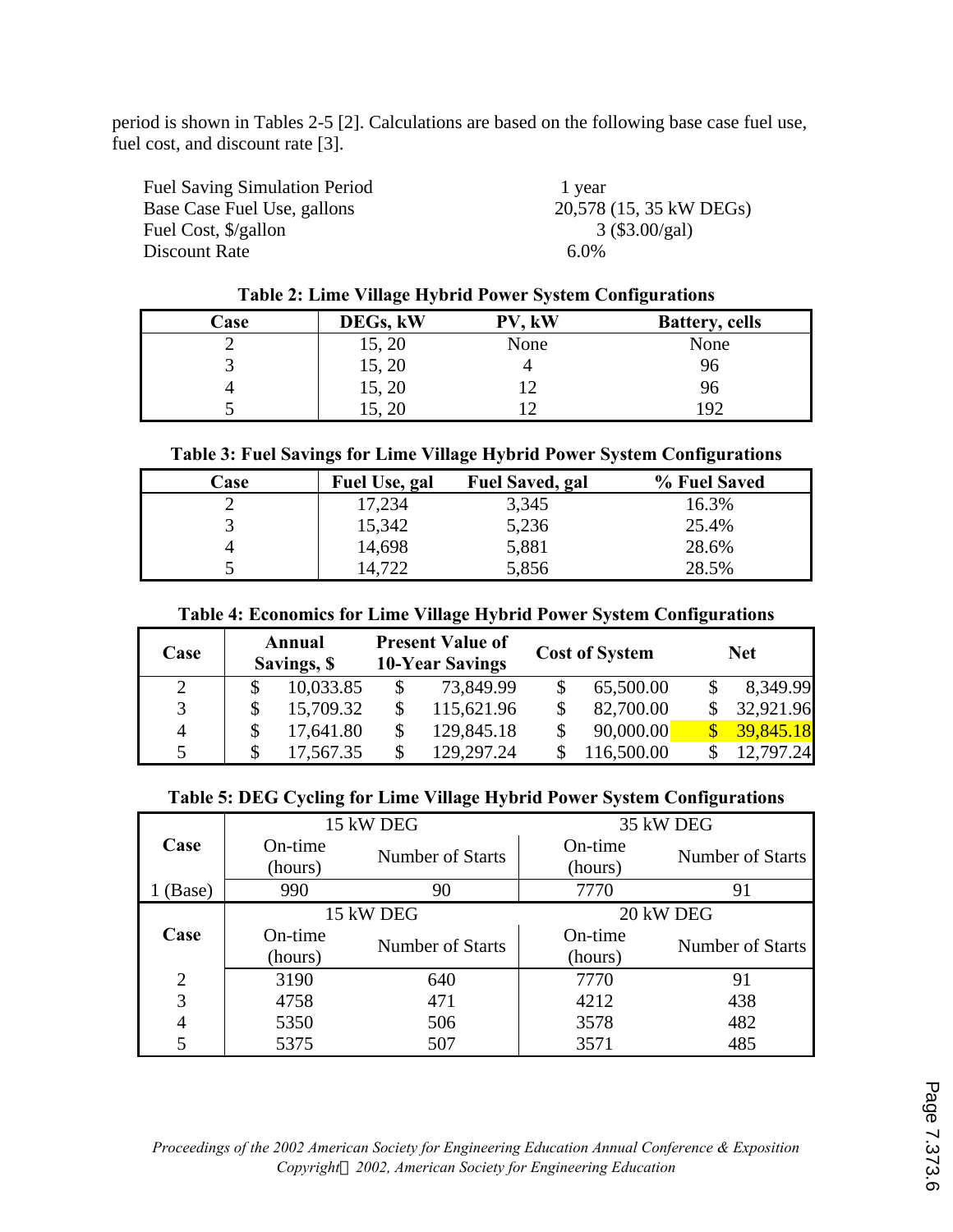## **Preferred Configuration**

Results from the economic outcomes assessment (see Table 4) and the provision of donated equipment suggest that the Lime Village load is best served by the system outlined in Case 4. This will involve the installation of two smaller generator sets configured with a bi-directional converter to make use of the existing batteries and an expanded photovoltaic array. A block diagram of the system is shown in Figure 2 below. The preferred configuration makes use of a donation of 108 photovoltaic panels from BP Solar, as well as the existing battery bank, and existing power system infrastructure. These features give this alternative an economic advantage. The total project cost will be \$130,000 including the \$40,000 cost of the additional solar panels which were donated.



**Figure 2: Block Diagram of Hybrid Power System**

This proposed system satisfies the design criteria for the project by:

- 1) providing the largest net fuel and cost savings over a 1 year simulation period
- 2) making the best use of existing and donated equipment,
- 3) optimizing DEG performance, and
- 4) lowering operating and maintenance costs.

The addition of two newer more efficient DEGs, an expanded photovoltaic array, and the use of battery storage are estimated to reduce diesel fuel use by 28%, or 5800 gallons annually. This reduction in fuel consumption is expected to decrease electrical rates by \$0.10/kW-hr to \$0.20/kW-hr.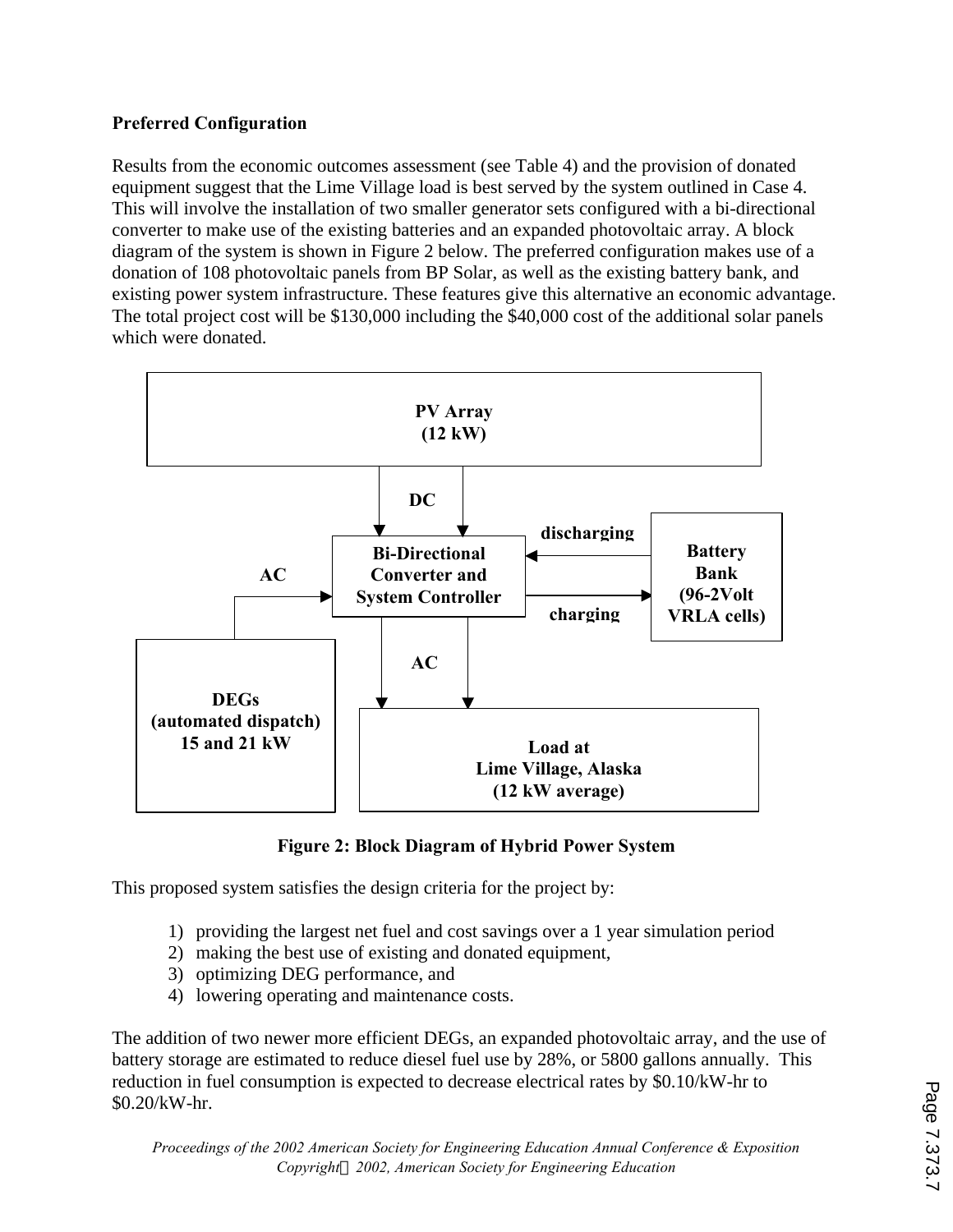## **Equipment List**

The following list outlines the equipment required for the proposed design.

- 1. 1-25 kW diesel generator
- 2. 1-15 kW diesel generator
- 3. 12 kW photovoltaic array
- 4. 95-530 Ah lead-acid batteries
- 5. 1-30 kVA bi-directional power converter with data acquisition system
- 6. 1-16 kW Trace inverter as an addition to the bi-directional converter

The specifications for each of these items is listed in Tables 6-10 below [4].

| Engine                 | John Deere (manufactured by Yanmar) |
|------------------------|-------------------------------------|
| Model                  | Model 4020TS106                     |
| Number of cylinders    | 4                                   |
| Engine type            | In-line, 4-cycle                    |
| Aspiration             | Turbocharged                        |
| Net rated power, prime | 24.3 kW                             |
| Generator              | Marathon                            |
| Model                  | 283PSL1506                          |
| Rated power            | 23KW @105 degree C rise             |
|                        |                                     |

| Table 6: Generator A |
|----------------------|
|----------------------|

| <b>Table 7: Generator B</b> |                  |  |
|-----------------------------|------------------|--|
| Engine                      | Undetermined     |  |
| Model                       | Undetermined     |  |
| Number of cylinders         | 4                |  |
| Engine type                 | In-line, 4-cycle |  |
| Aspiration                  | Natural          |  |
| Net rated power, prime      | $\sim15kW$       |  |
| Generator                   | Undetermined     |  |
| Model                       | Undetermined     |  |
| Rated power                 | 15 kW            |  |

#### **Table 8: Photovoltaic Array**

| 75-Siemens M55 panels                 |                                             |
|---------------------------------------|---------------------------------------------|
| Configuration                         | 15 panels in series X 5 strings in parallel |
| Rated capacity                        | $4 \text{ kW}$                              |
| 105-BP Solar BP275UL panels (1 spare) |                                             |
| Configuration                         | 15 panels in series X 7 strings in parallel |
| Rated capacity                        | 8 kW                                        |
| Total rated capacity                  | $12 \text{ kW}$                             |

*Proceedings of the 2002 American Society for Engineering Education Annual Conference & Exposition Copyrightã 2002, American Society for Engineering Education*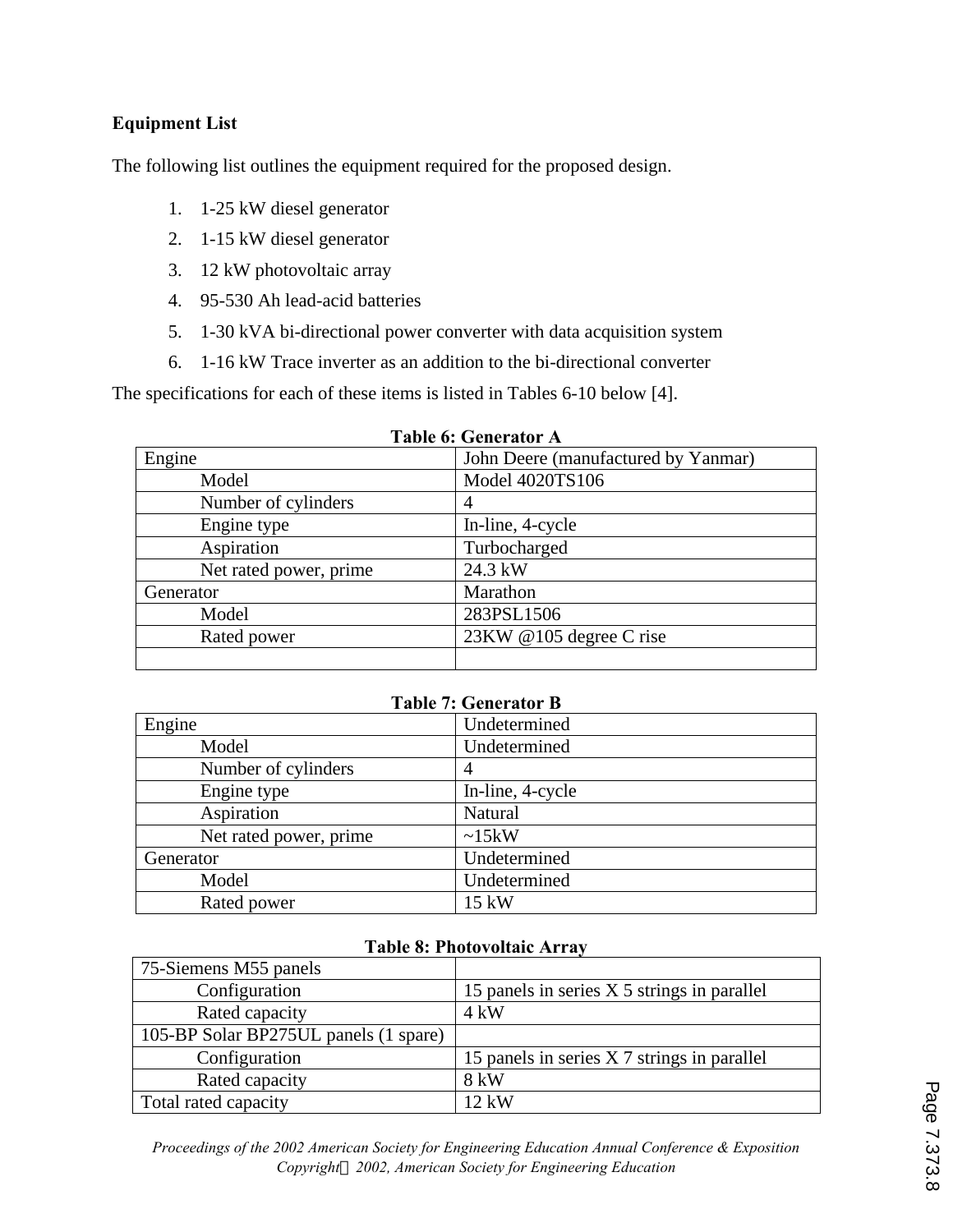| 1 avit 7. Datiti its           |                                             |  |
|--------------------------------|---------------------------------------------|--|
| 95-GNB Absolyte IIP, 6-90A13   | Valve regulated, absorbent glass mat, lead- |  |
|                                | calcium battery                             |  |
| Configuration                  | 95 cells in series                          |  |
| Nominal voltage of string      | 190V                                        |  |
| Nominal capacity (8-hour rate) | 530 Ah                                      |  |

## **Table 9: Batteries**

#### **Table 10: Bi-Directional Power Converter/Controller**

| <b>AES Static Power Pack (SPP)</b> |                                                 |
|------------------------------------|-------------------------------------------------|
| Rated capacity                     | 30 kVA                                          |
| AC Bus                             | 3-phase, 120/208 V, 60 Hz                       |
| DC Bus                             | 192 V                                           |
| PV controller                      | <b>PWM</b>                                      |
| Interface                          | Touch screen                                    |
| Data acquisition                   |                                                 |
| Data summary                       | Summation data since last reset.                |
| Error log                          |                                                 |
| Variable averaging period          | 1 minute to 24 hour                             |
| Data columns                       | 40                                              |
| Data rows                          | 150                                             |
| Description                        | The SPP maintains 150 records (40 columns)      |
|                                    | each) in its internal memory. The site          |
|                                    | computer runs Telix terminal software to        |
|                                    | monitor the SPP, as well as to automatically    |
|                                    | retrieve the data log. This is facilitated by a |
|                                    | script, which is always running under Telix.    |
|                                    | Currently, the SPP is recording 15 minute       |
|                                    | averages and the site computer is retrieving    |
|                                    | the data once per day. The download             |
|                                    | frequency can be increased.                     |

### **Equipment and Design Considerations**

A number of important equipment and design considerations surfaced in the overall implementation and control of the hybrid power system project. These topics open the door for individual undergraduate and graduate projects as part of the overall design.

#### DEGs:

The operating and maintenance costs for the DEGs is a primary concern in this design. This analysis considers using the John Deere 4020 DF and the TF models. These engines differ by fuel system configuration. The DF is naturally aspirated and is the primary unit. The TF model is the turbocharged unit. Depending on the load characteristics the DF is expected to provide additional fuel savings at lower loads. If the load grows the DF can be upgraded from a 14.7 kW

٦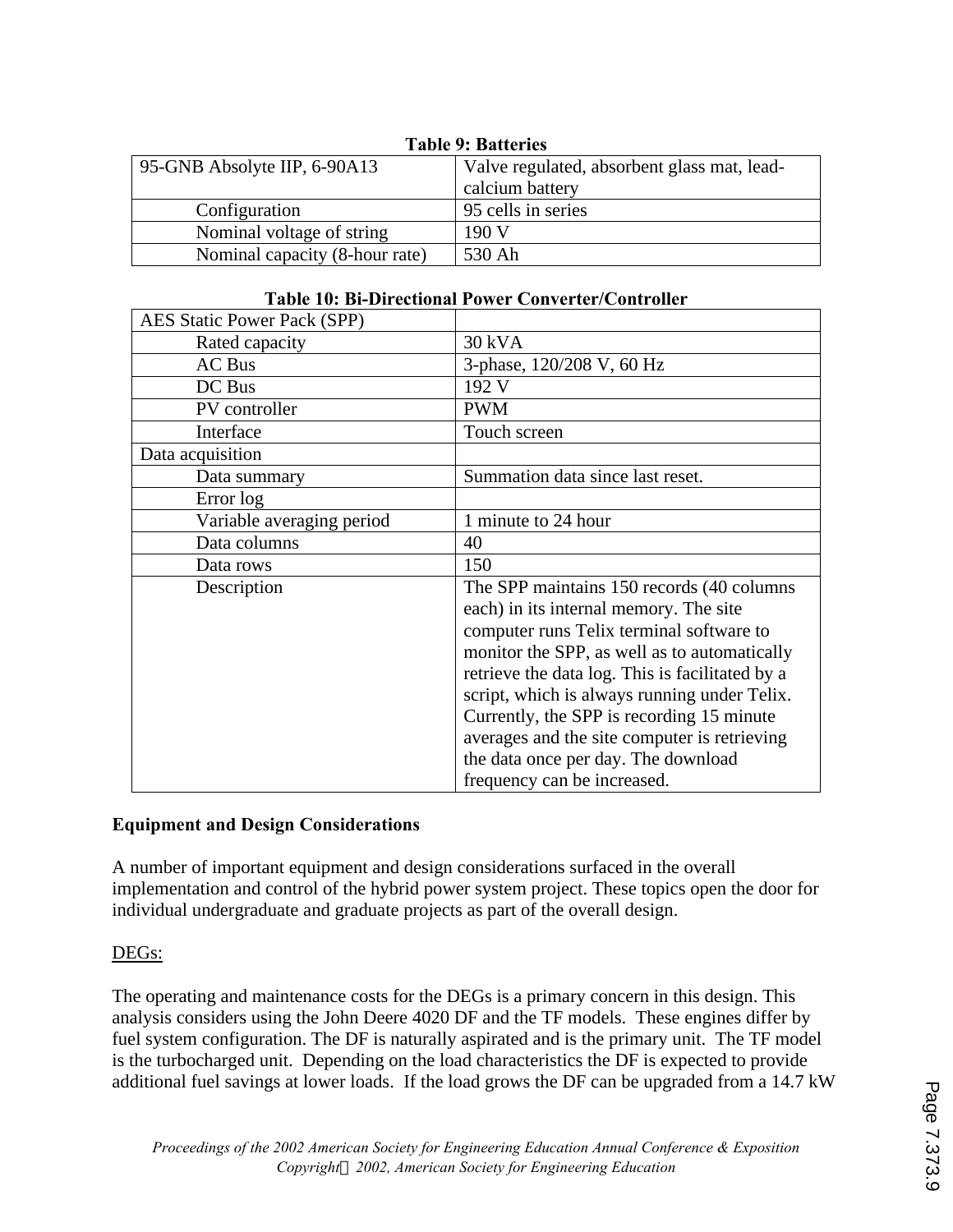continuous rating to a 21 kW continuous rating or easily replaced [2]. This engine selection provides additional parts redundancy.

## Photovoltaics:

Photovoltaic cells are semiconductors which generate electricity from sunlight [5]. The level of current generated by an array of cells is directly proportional to light intensity. It is conservatively estimated that the combined solar array will displace about 950 gallons of diesel fuel per year [2]. The current photovoltaic system consists of approximately 4 kW of panels. BP Exploration Alaska has donated an additional 8 kW of panels to increase the capacity of this system to 12 kW to match the average load on the system.

## Battery Energy Storage:

The battery energy storage component of the system performs three primary tasks [2]:

- 1. Energy storage
- 2. Spinning reserve
- 3. Voltage stabilization

Battery storage acts as a reversible demand-side management system which stores energy and shifts excess peak load to off-peak hours. PV arrays and DEGs often produce energy when it not needed, or in the case of DEGs, excess energy is available at very little marginal cost under certain operating conditions. The battery bank stores electricity when it is in excess or cheaper to produce, saving it for periods when it is unavailable or more costly [2,6].

Maintenance consists of: 1. freeze protection; 2. specific gravity checks every 4-6 months; 3. battery terminal cleaning; 4. maintaining electrolyte concentration and amount and type of any impurities in the batteries; and 5. monitoring of charge levels. These maintenance tasks are simple and anticipated to be incorporated into existing maintenance routines at a cost of approximately \$1000 per year.

The existing battery bank has reached half of its life expectancy. It is anticipated that this system will work for the next 5 years [2]. This request does not include funds for a new battery bank, since the existing battery bank has some life left. A major battery purchase should be deferred until such a time as it is determined to be needed and that its effectiveness has been clearly demonstrated. Two major battery replacement expenses are freight and proper disposal. It is anticipated that old batteries would be recycled at the time of battery replacement. Costs would be saved through airfreight backhauling. The investment in the inverter is needed to permit the use of the PV panels and batteries.

## System Converter/Controller:

The system controller provides [4]:

1. Remote data acquisition and control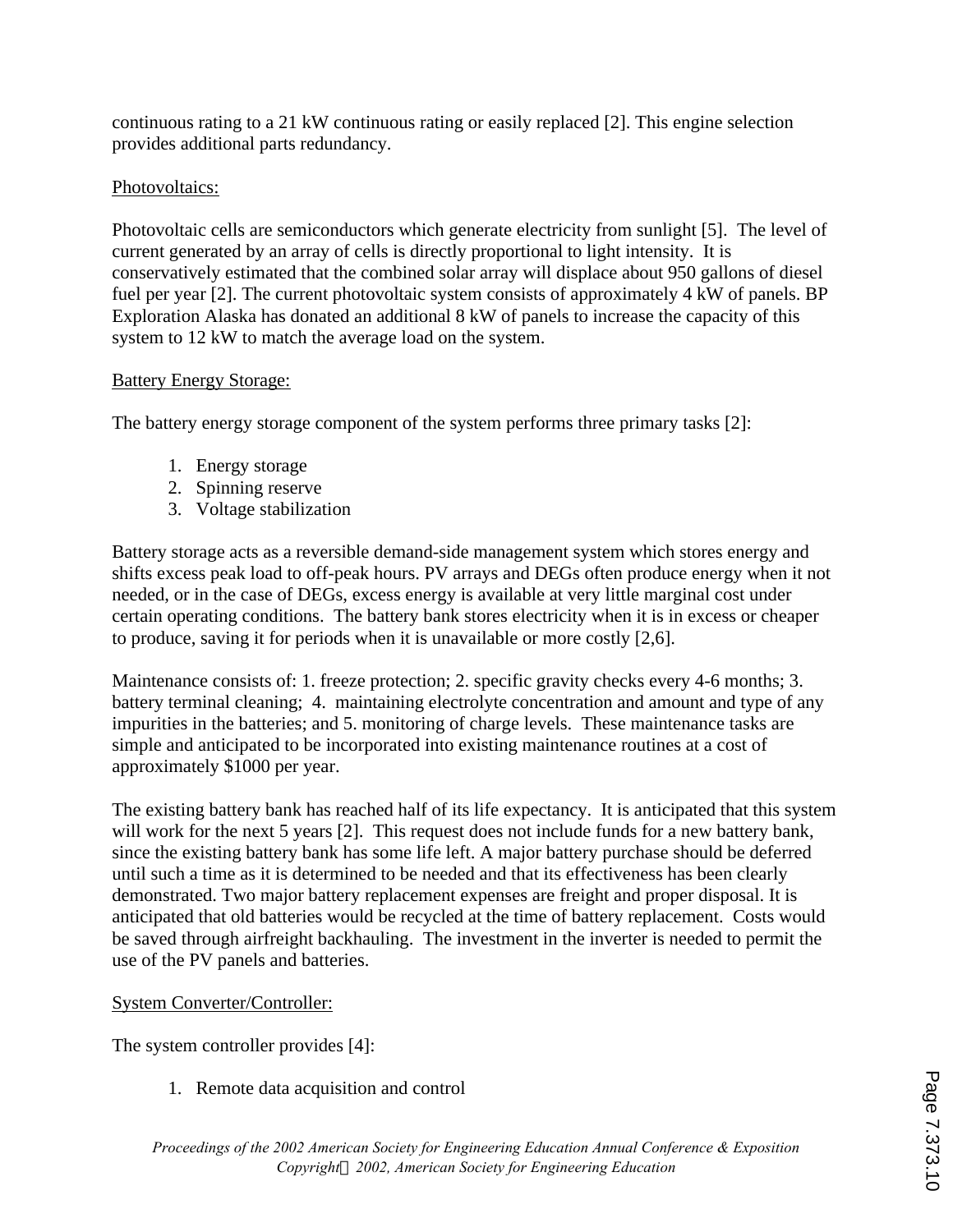- 2. Power distribution control
- 3. Station data logging

In a typical application, the smallest DEG would run during most periods of consumer demand, and all DEGs would be shut down during periods of very low load [2, 7, 8]. This situation is expected to occur on most summer nights and occasionally during the winter. As the load increases throughout the day, the control system selects between various power options to meet demand. These options include, running the smallest DEG and using battery energy to smooth out the peaks, or if the peaks continue, bringing the next largest DEG on line. The inverter system has a built in controller which can respond to a number of signals it receives from load sensors and remote users. Signals automatically initiate or manually override operating routines. In Lime Village shutting off or limiting large customer loads and establishing artificial diesel generator set points could be an important next step for system optimization.

There are four important considerations in assuring the long-term viability of this project [2, 6, 7, 8].

- 1. accurate sizing
- 2. ability to manage the load,
- 3. adequate long-lasting battery capacity,
- 4. automation,
- 5. addition of wind generators, and
- 6. addition of fuel cells.

## Sizing:

The load data has been estimated in a conservative manner, taking into consideration all available data. Several days of one-minute data have been collected and are available to investigate system sizing. Future load projections are uncertain since the current average daily load of 12 kW is not expected to increase in the next few years. This leaves an open door for analysis of possible contingencies in the future load profile for Lime Village.

### Load Management:

One of the largest and most unpredictable loads are the two 5900 watt dryers in the new laundry. These dryers could at times make up 80% of the community load. The supervisory controller has the ability to sense, limit, or switch off this load. Other strategies such as restricting hours of dryer operation or disconnecting one dryer are possible. Management of the dryer loads will be important for scheduling generation.

Fluctuating demand requires sufficient spinning reserve to be supplied by the DEGs. Spinning reserve is essential to prevent system collapse in the event of a sudden increase in load. Usually spinning reserve is met by keeping excess DEG capacity on line. The battery energy storage system allows the most efficient operation of the DEGs close to rated power by balancing the fluctuations in load by charging and discharging as needed [6].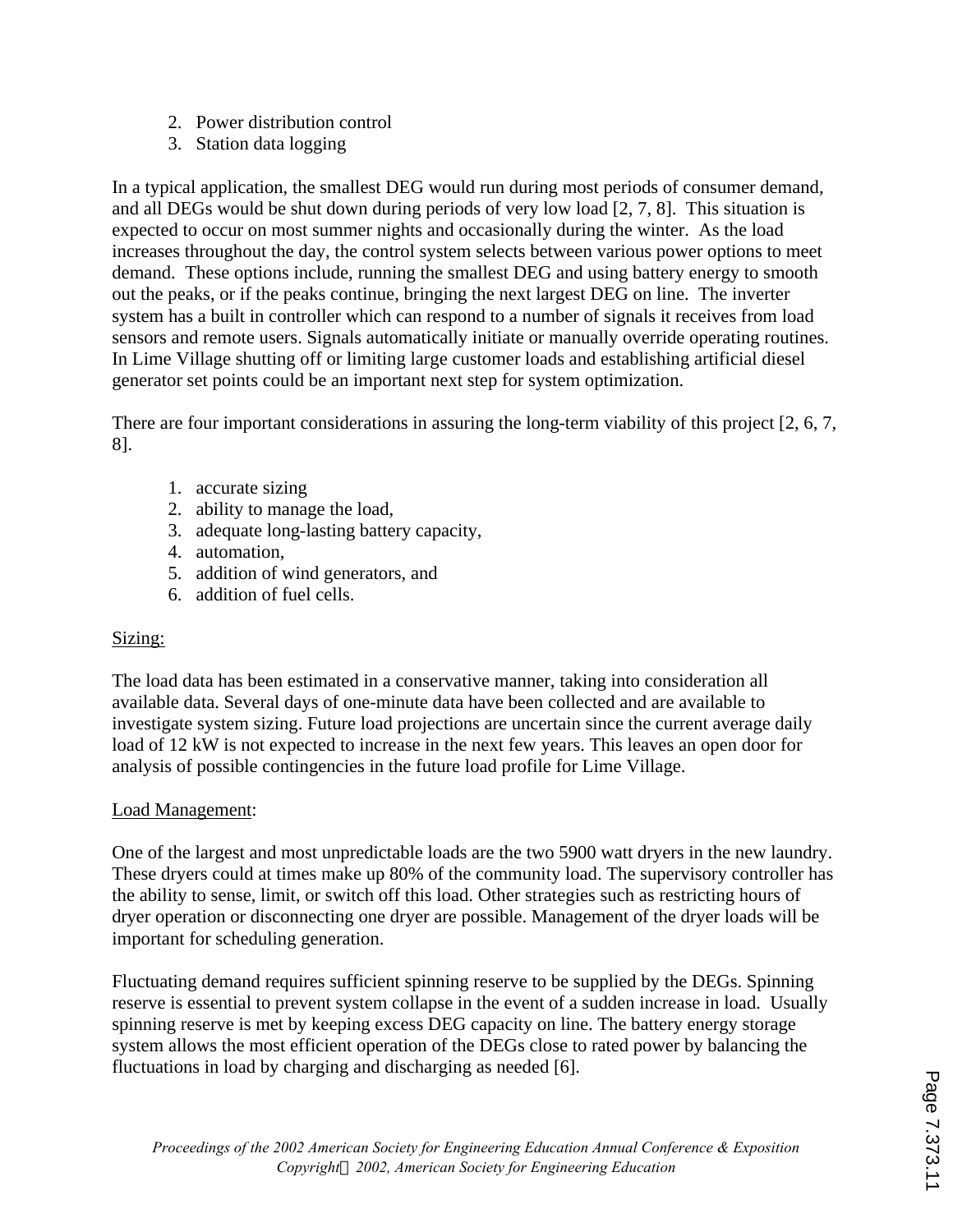During peak loads, usually between noon and 8 p.m. the battery system is to be used to level out variations in loading, collecting and storing surplus energy, or providing short term (minutes to hours, depending on the control strategy) energy. Many other opportunities can be found to manage and reduce generator operations. It is expected that there will be periods of low, or manageable load, when the DEGs can be shut-off entirely. Peaking strategies can be implemented which avoid starts and stops of the next largest generator set, save fuel, and extend generator life [6]. The supervisory controller adds to this performance by monitoring the load and implementing a strategy based on parameters learned over time. In addition, the battery system provides for the moderation of high voltages during periods of charging and peak demand.

#### **Battery Capacity:**

Battery energy storage is not a new technology in Alaska. Several demonstration projects and operational systems have been built. Most recently a 1 MW energy storage project was built in Metlakatla, Alaska. Golden Valley Electric Association in Fairbanks, Alaska is constructing a 40 MW battery back-up system.

Much research has been conducted and advances have been made in extending the life of battery energy storage systems. Power conditioning equipment and system control advances have lowered maintenance costs and extended the life of battery systems. GNB Technologies, (Lombard, Illinois) have demonstrated a 20-year lifetime of the same valve regulated lead-acid (VRLA) batteries as those installed in Lime Village [9].

#### Automation:

Future work on this project will include the addition of the capability to manage the system and the load from a remote location. The system controller has the ability to automatically dial the McGrath Light and Power office and report system faults [2, 4]. The staff in McGrath and other locations could receive a detailed analysis of the situation. It is also possible to add an automatic meter reading system allowing the parent utility in McGrath to keep track of specific load and use information. These two features would allow much better management of resources and coordination of service tasks, thus significantly reducing travel expenses, and the cost of administration, management, and maintenance. Telephone service improvements in Lime Village are needed before these features can be implemented reliably. Phone service improvements are dependent on reliable, low-cost electrical service.

### Wind Generators:

Wind generators are only viable if the site exhibits an average wind speed of 5 mph or more [6, 7, 8]. At this time there is not enough information about the wind speeds in Lime Village to accurately assess the cost-effectiveness of adding wind as a source of electric generation in the hybrid system. Weather data collected over the next two years should serve this purpose.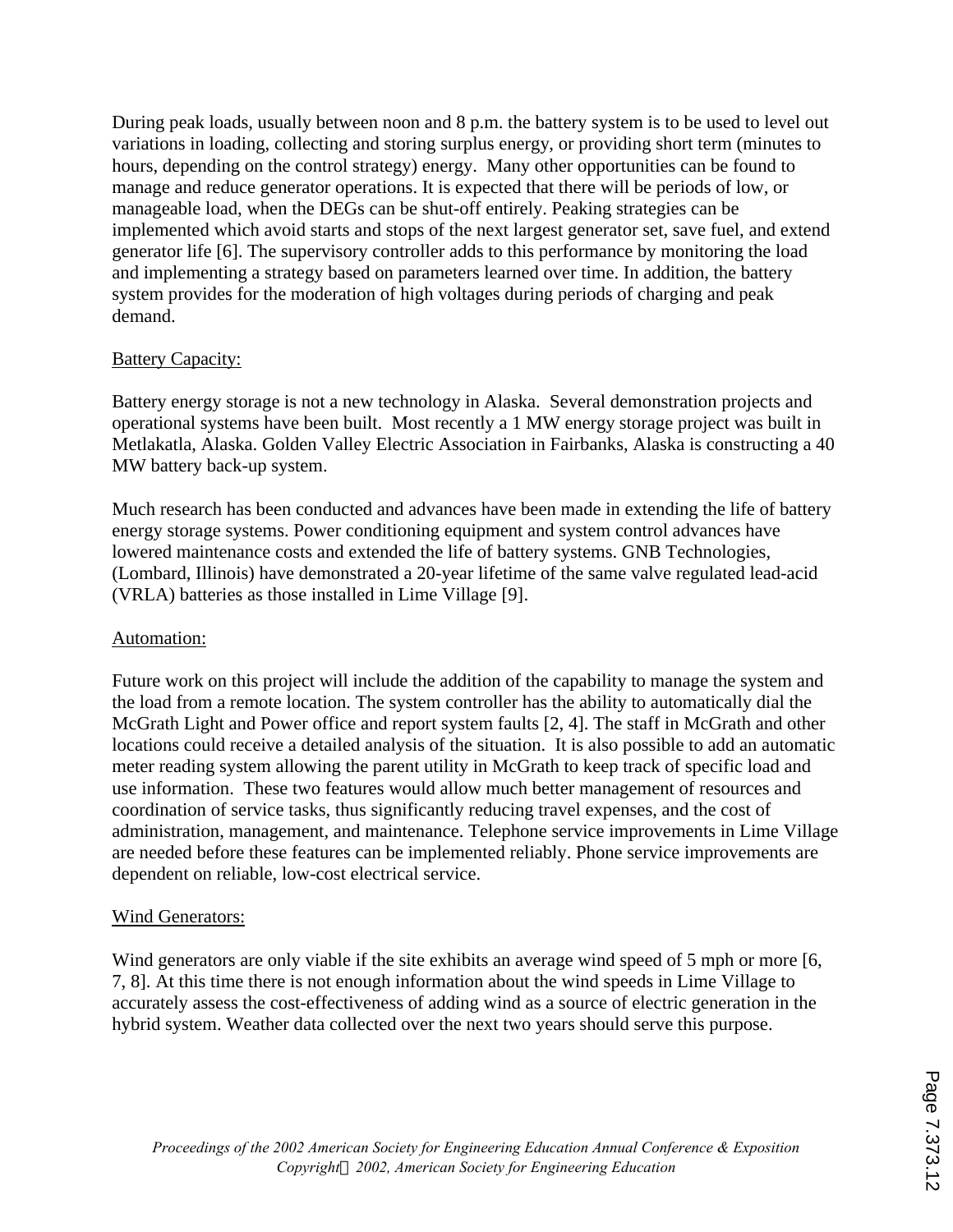#### Fuel Cells:

Fuel cells face some of the same issues as batteries. One of the key components in a fuel cell is the power section which acts as a hydrogen-air battery [5]. The addition of fuel cells to this system depends on reliability, cost, and life-span considerations. The reliability of fuel cells has not yet been proven. Furthermore, current fuel cell systems are expensive because of the fuel processor and the stack requirements to eliminate NOx and SOx by-products from the hydrogen rich fuel which is produced [5]. The life-span of the fuel cell reactor is currently about 5-7 years which limits the distribution of the initial costs over time.

A future project will include the simulation of a fuel cell and its integration into the hybrid power system. The capability for hands-on experience and the collection of performance data from actual systems is also available. A fuel cell research laboratory headed by the mechanical engineering department is already in place at UAF. The students also have access to data from a 1 MW fuel cell demonstration project which powers the US Post Office in Anchorage, Alaska sponsored by Chugach Electric Association.

### **Conclusions**

This paper proposes an undergraduate or graduate level student project that involves the design of an energy-efficient hybrid power source for remote communities. The University of Alaska Fairbanks (UAF) College of Science, Engineering, and Mathematics through the newly developed Arctic Energy Technology Development Laboratory (AEDTL) has a vested interest in research related to hybrid power systems in remote villages of Alaska. This project provides an avenue for student involvement in responding to the challenge of promoting research and development of energy technologies in Arctic regions. The availability of an existing system in a rural Alaskan village from which data has been collected provides the students with the basis for the design. The project addresses many facets of engineering design and development. The design criteria require consideration of all available energy sources and conversion devices and the economics of the proposed system. The impact of the design on the community and the need for system automation is also addressed in this design. The educational benefits of the project include design credit and hands-on experience. Students are also provided with the experience of working with others on a design team and building relationships with the participating organizations including the state and private industry.

#### **References**

- 1. http://www.dced.state.ak.us/tourism/student/student23.htm Official Website for the State of Alaska, Juneau, Alaska 99801.
- 2. Dennis Meiners, "Lime Village Power System Alternatives," Alaska Energy Authority, June 2001.
- 3. Stephen Drouilhet, "Performance and Economic Analysis of the Addition of Wind Power to the Diesel Electric Generating Plant at Wales, Alaska", Preliminary Report, National Wind Technology Center, National Renewable Energy Laboratory, 1617 Cole Blvd., Golden , CO 80401, September 1997.
- 4. Dennis Meiners, "Lime Village Power System Specifications," Alaska Energy Authority, June 2001.
- 5. Syed A. Nasar, "Electric Energy Systems," Prentice Hall, New Jersey, 1996.